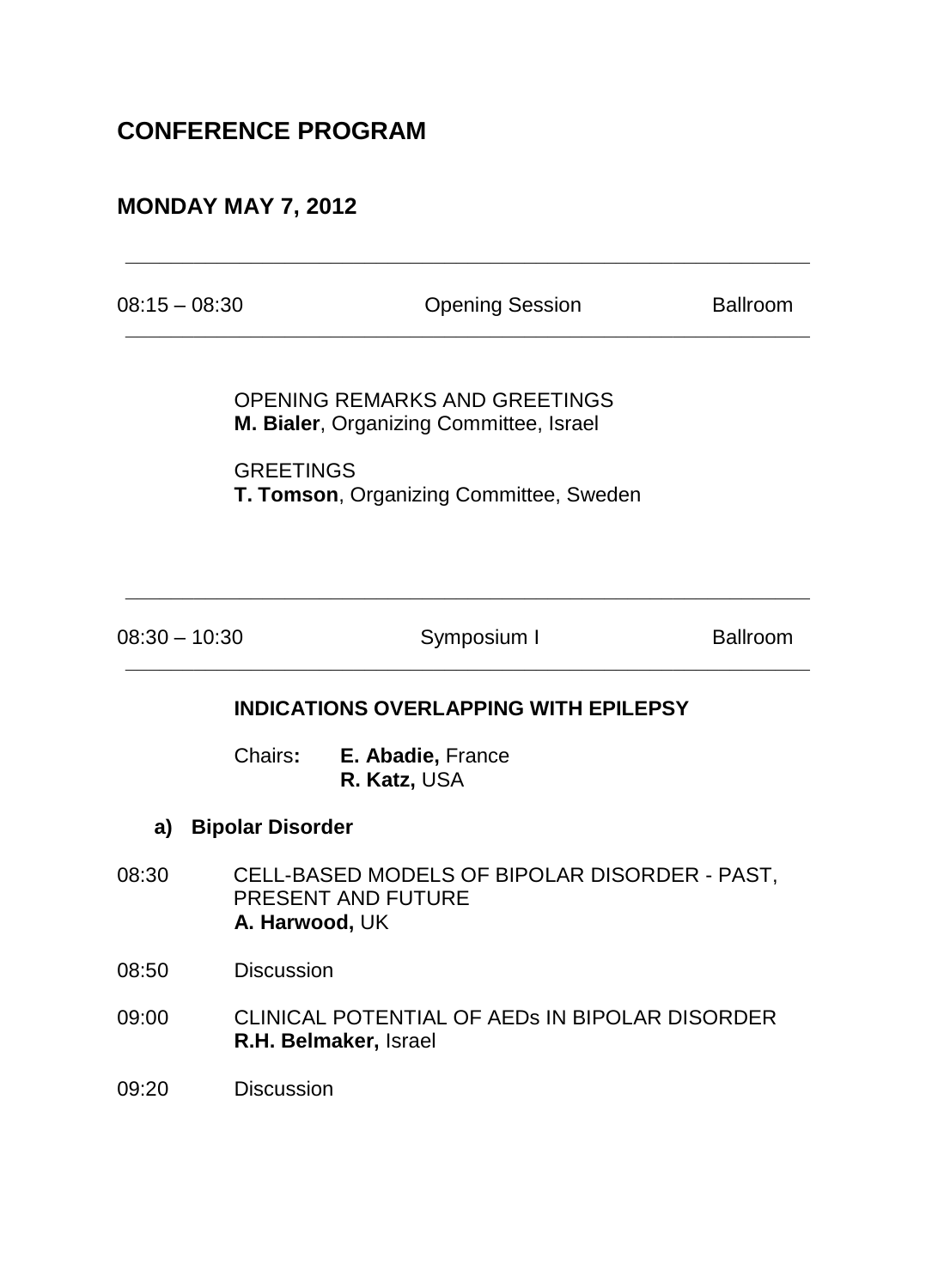## **MONDAY MAY 7, 2012 (continued)**

## **b) Neuropathic Pain**

- 09:30 MECHANISMS AND MODELS FOR NEUROPATHIC PAIN **M. Devor,** Israel
- 09:50 Discussion
- 10:00 CLINICAL POTENTIAL OF AEDs IN NEUROPATHIC PAIN **J. Serra,** Spain
- 10:20 Discussion
- 10:30 *Coffee*

| $11:00 - 12:30$ | Symposium I (cont.) | Ballroom |
|-----------------|---------------------|----------|
|                 |                     |          |

**\_\_\_\_\_\_\_\_\_\_\_\_\_\_\_\_\_\_\_\_\_\_\_\_\_\_\_\_\_\_\_\_\_\_\_\_\_\_\_\_\_\_\_\_\_\_\_\_\_\_\_\_\_\_\_\_\_\_\_\_**

## **INDICATIONS OVERLAPPING WITH EPILEPSY**

| Chairs: | E. Abadie, France |  |
|---------|-------------------|--|
|         | R. Katz, USA      |  |

#### **c) Migraine**

- 11:00 MECHANISMS AND MODELS FOR MIGRAINE **M.A. Rogawski,** USA
- 11:20 Discussion
- 11:30 CLINICAL POTENTIAL OF AEDs IN MIGRAINE **S.D. Silberstein,** USA
- 11:50 Discussion
- 12:00 INDICATIONS OVERPLAYING WITH EPILEPSY: A REGULATORY PERSPECTIVE **R. Katz,** USA
- 12:20 Discussion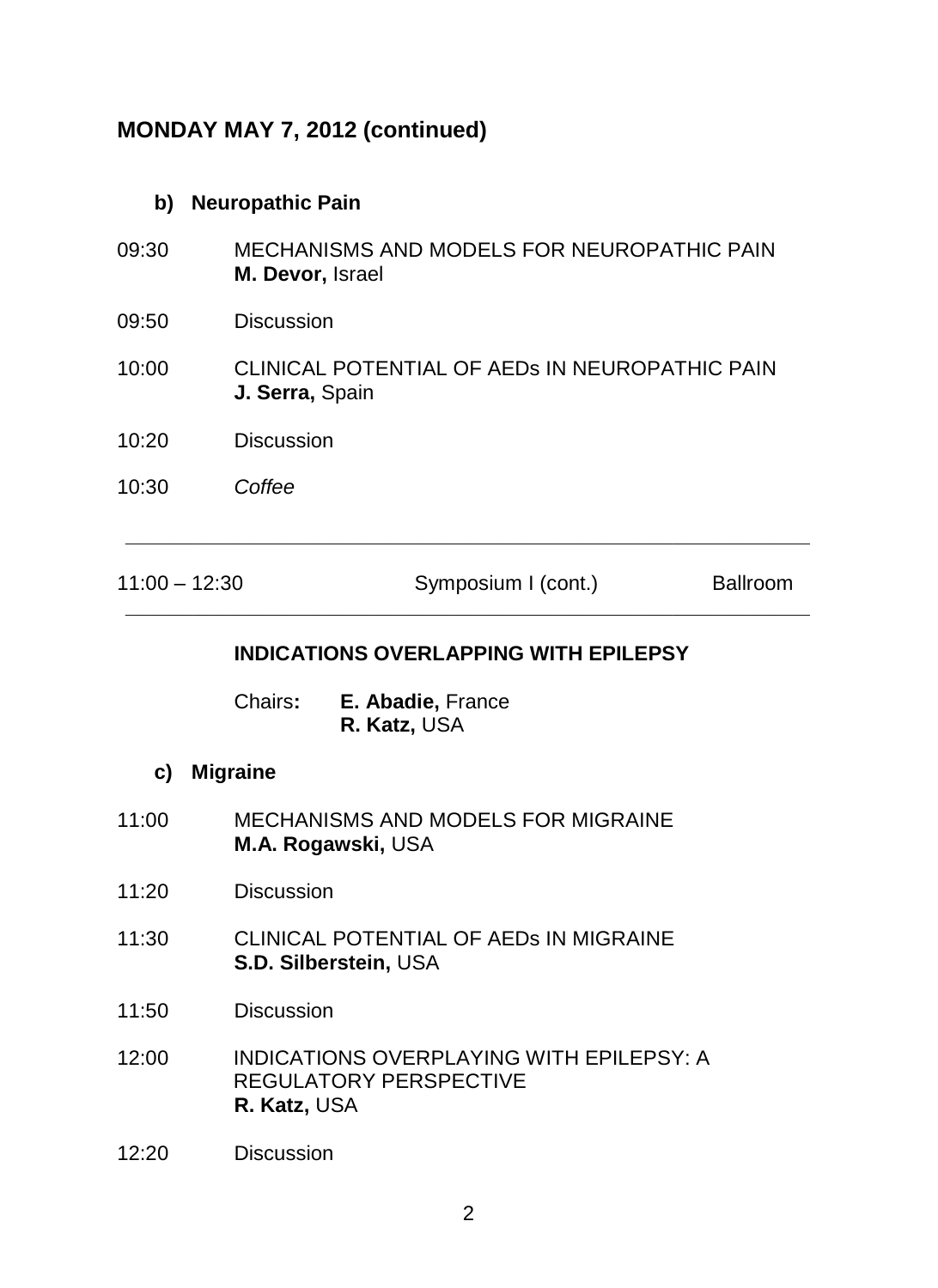| $08:00 - 10:00$             |                                             | Session 1 - A                                                                       | <b>Ballroom</b> |
|-----------------------------|---------------------------------------------|-------------------------------------------------------------------------------------|-----------------|
| <b>DRUGS IN DEVELOPMENT</b> |                                             |                                                                                     |                 |
|                             | Chairs:                                     | M. Bialer, Israel<br>R.H. Levy, USA                                                 |                 |
| 08:00                       | <b>BRIVARACETAM</b><br>S. Lu, UCB Inc., USA |                                                                                     |                 |
| 08:20                       | <b>Discussion</b>                           |                                                                                     |                 |
| 08:30                       |                                             | 2-DEOXY-(D)-GLUCOSE<br>Presented by T.P. Sutula, University of Wisconsin, USA       |                 |
| 08:50                       | <b>Discussion</b>                           |                                                                                     |                 |
| 09:00                       | <b>GANAXOLONE</b>                           | Marinus Pharmaceuticals, Inc., USA<br>Presented by M.A. Rogawski, UC Davis, CA, USA |                 |
| 09:20                       | <b>Discussion</b>                           |                                                                                     |                 |
| 09:30                       | ICA-105665<br>Pfizer Inc., USA              | Presented by G.C. Rigdon, Wake Forest, NC, USA                                      |                 |
| 09:50                       | <b>Discussion</b>                           |                                                                                     |                 |
| 10:00                       | Coffee                                      |                                                                                     |                 |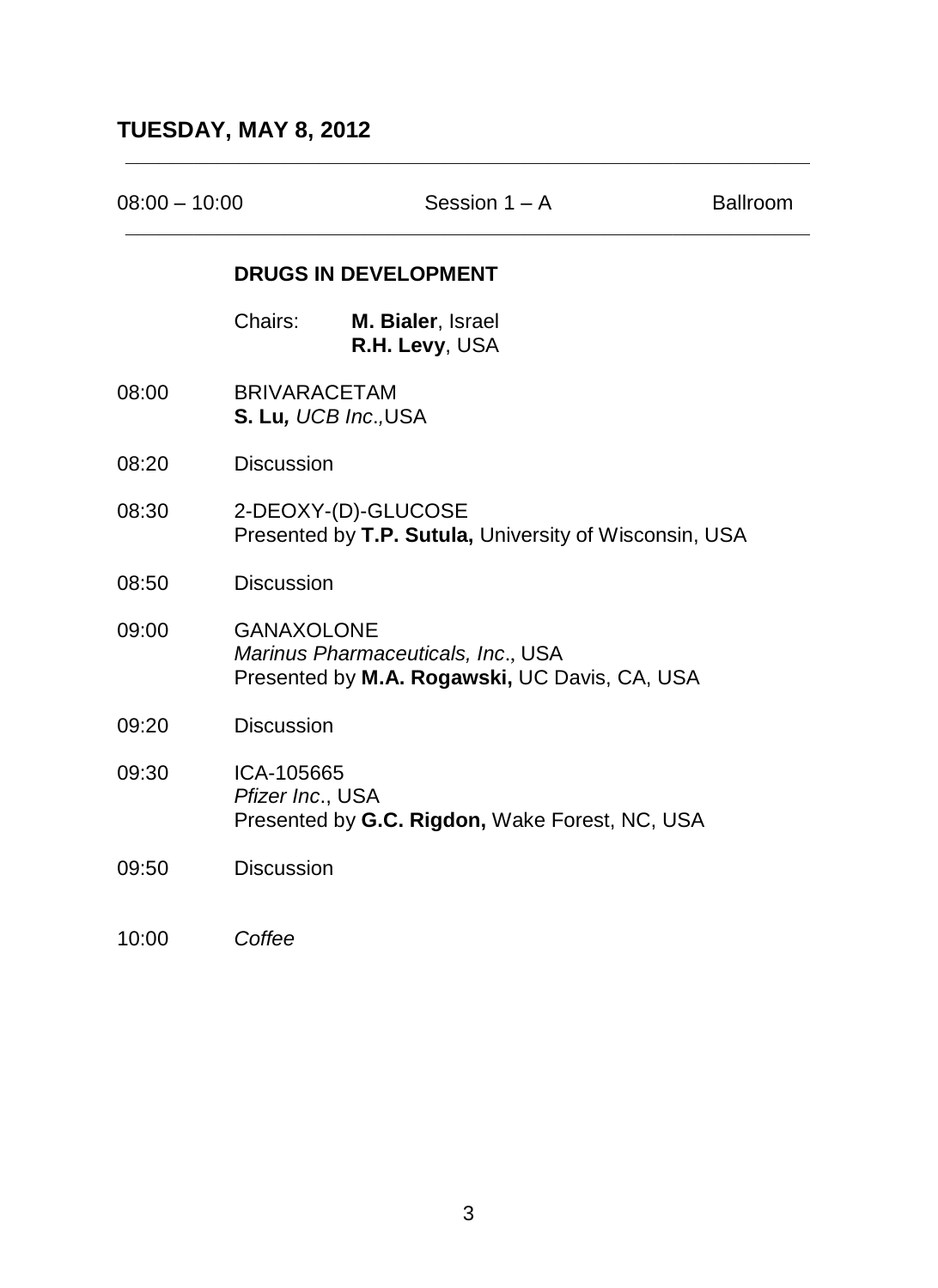| $10:30 - 12:30$ |                             | Session 1 - B                                                                                      | Ballroom |
|-----------------|-----------------------------|----------------------------------------------------------------------------------------------------|----------|
|                 | <b>DRUGS IN DEVELOPMENT</b> |                                                                                                    |          |
|                 | Chairs:                     | S.I. Johannessen, Norway<br>T. Tomson, Sweden                                                      |          |
| 10:30           | NAX 5055                    | G. Bulaj, NeuroAdjuvants, USA                                                                      |          |
| 10:50           | <b>Discussion</b>           |                                                                                                    |          |
| 11:00           | <b>ANTAGONISTS</b>          | PERAMPANEL AND OTHER AMPA RECEPTOR<br>Presented by M.A. Rogawski, UC Davis, CA, USA                |          |
| 11:20           | <b>Discussion</b>           |                                                                                                    |          |
| 11:30           | <b>TONABERSAT</b>           | Upsher-Smith Laboratories, Inc., USA<br>Presented by H.S. White, University of Utah, USA           |          |
| 11:50           | <b>Discussion</b>           |                                                                                                    |          |
| 12:00           | Israel                      | VALPROIC ACID - $2^{nd}$ GENERATION<br>Presented by M. Bialer, The Hebrew University of Jerusalem, |          |
| 12:20           | <b>Discussion</b>           |                                                                                                    |          |
| 12:30           | Lunch                       |                                                                                                    |          |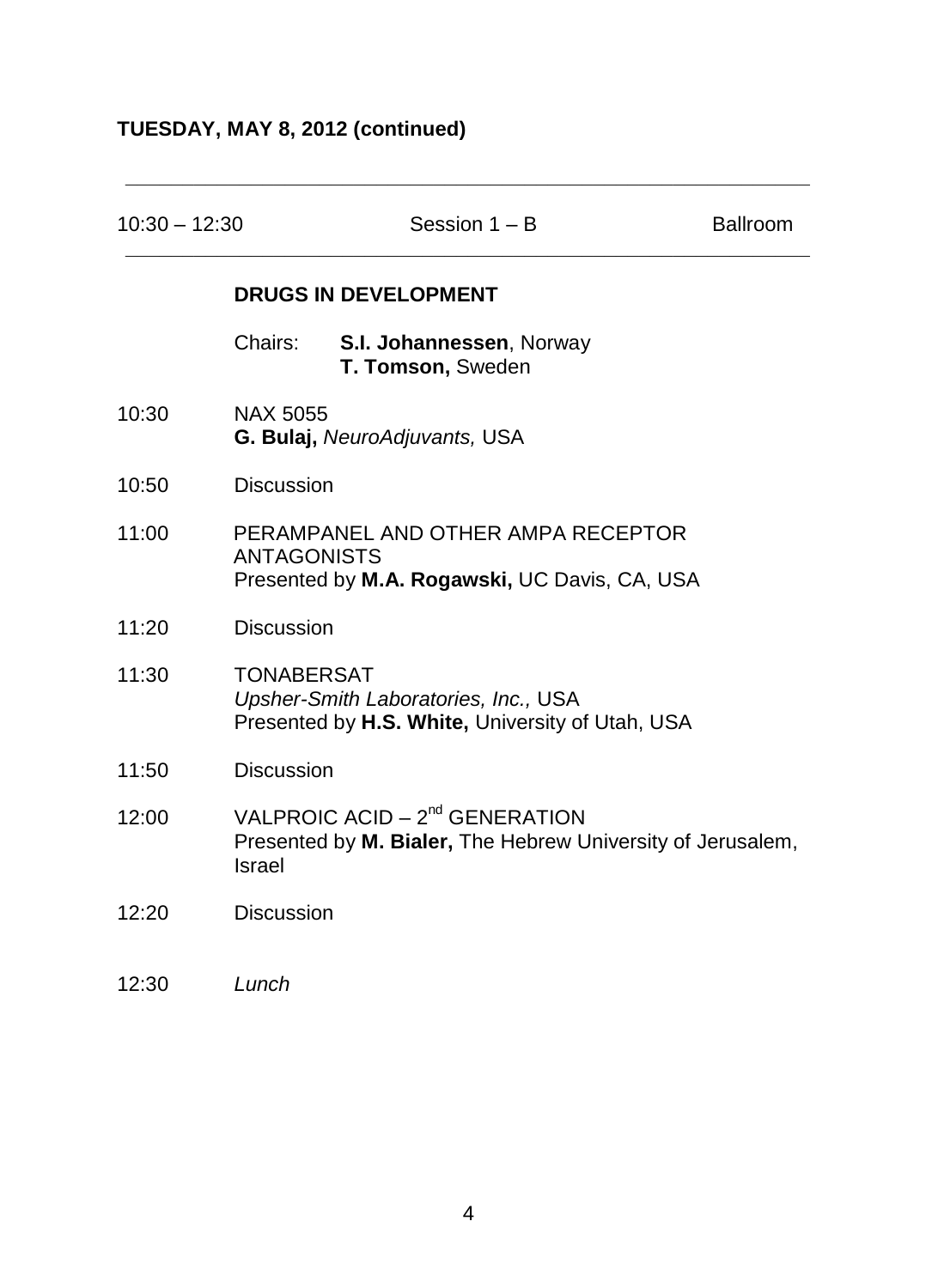| $13:30 - 15:00$ |                             | Session $1 - C$                                                                                                                                                                            | <b>Ballroom</b> |
|-----------------|-----------------------------|--------------------------------------------------------------------------------------------------------------------------------------------------------------------------------------------|-----------------|
|                 | <b>DRUGS IN DEVELOPMENT</b> |                                                                                                                                                                                            |                 |
|                 | Chairs:                     | T. Tomson, Sweden<br>H.S. White, USA                                                                                                                                                       |                 |
| 13:30           | VX-765                      | Vertex Pharmaceuticals Inc, USA<br>Presented by: J. French, NYU Comprehensive<br>Epilepsy Center, USA                                                                                      |                 |
| 13:50           | Discussion                  |                                                                                                                                                                                            |                 |
| 14:00           | YKP3089                     | S.J. Lee and M. Kamin, SK Life Science, USA                                                                                                                                                |                 |
| 14:20           | Discussion                  |                                                                                                                                                                                            |                 |
| 14:30           | Hannover, Germany           | <b>IMEPITOIN (AWD 131-138; ELB 138): A NEW</b><br>ANTIEPILEPTIC DRUG FOR DOGS WITH EPILEPSY<br>Boehringer-Ingelheim, Germany<br>Presented by W. Löscher, University of Veterinary Medicine |                 |
| 14:50           | <b>Discussion</b>           |                                                                                                                                                                                            |                 |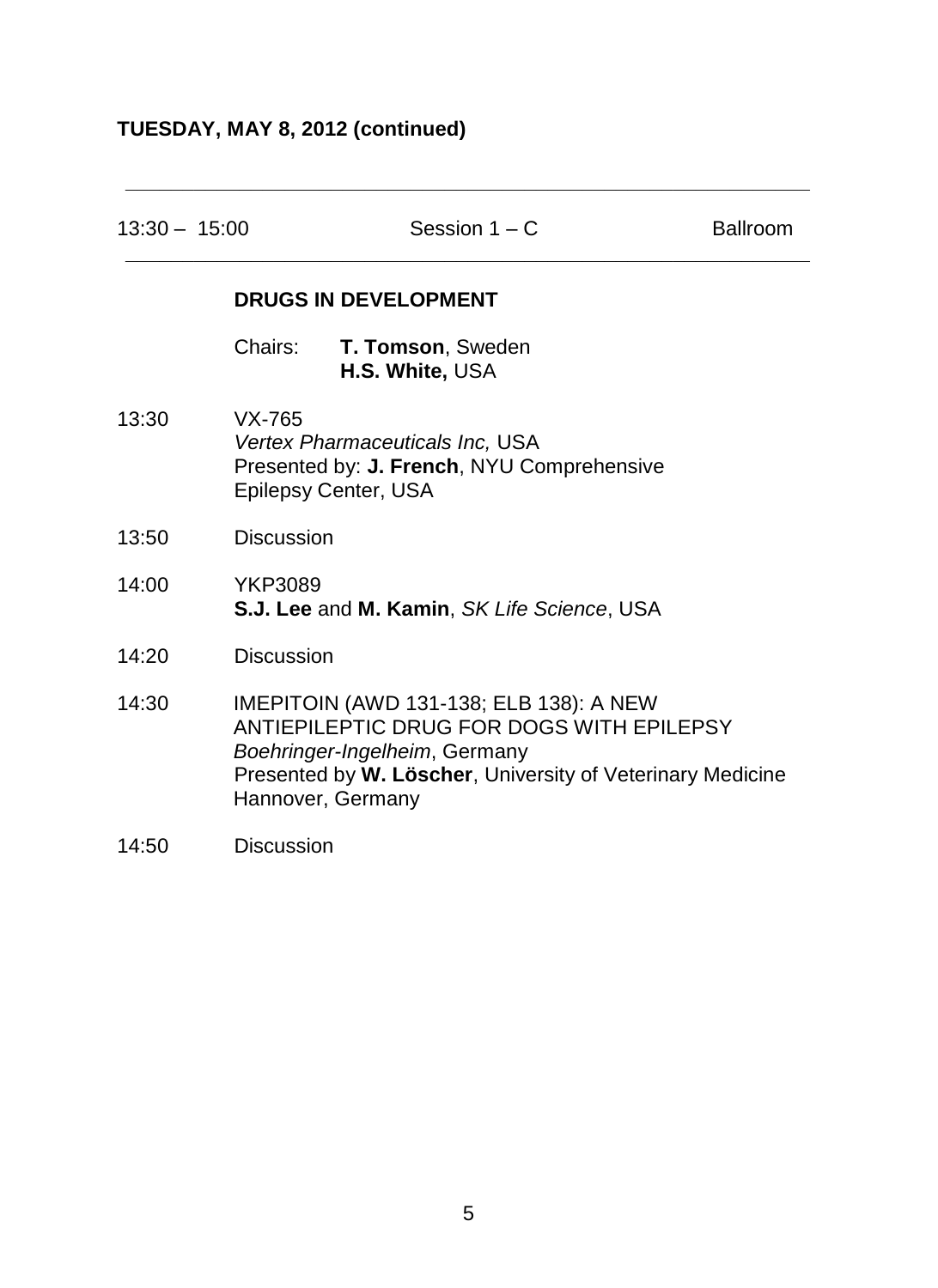08:00 – 10:00 Session 2 – A Ballroom

# **\_\_\_\_\_\_\_\_\_\_\_\_\_\_\_\_\_\_\_\_\_\_\_\_\_\_\_\_\_\_\_\_\_\_\_\_\_\_\_\_\_\_\_\_\_\_\_\_\_\_\_\_\_\_\_\_\_\_\_\_**

**\_\_\_\_\_\_\_\_\_\_\_\_\_\_\_\_\_\_\_\_\_\_\_\_\_\_\_\_\_\_\_\_\_\_\_\_\_\_\_\_\_\_\_\_\_\_\_\_\_\_\_\_\_\_\_\_\_\_\_\_**

## **PROGRESS REPORT ON SECOND-GENERATION TREATMENTS**

Chairs: **J. French**, USA **B Schmidt,** Germany

## *Drugs (AEDs)*

- 08:00 ESLICARBAZEPINE ACETATE *BIAL-Portela & C<sup>a</sup> , SA,* Portugal Presented by **E. Trinka,** Paracelsus Medical University, Austria
- 08:20 Discussion
- 08:30 LACOSAMIDE **M. De Backer**, *UCB Inc.,* USA
- 08:50 Discussion
- 09:00 LEVETIRACETAM **S. Lu***, UCB Inc*.*,*USA
- 09:20 Discussion
- 09:30 PREGABALIN **H.B. Posner,** *Pfizer Inc*., USA
- 09:50 Discussion

## 10:00 *Coffee*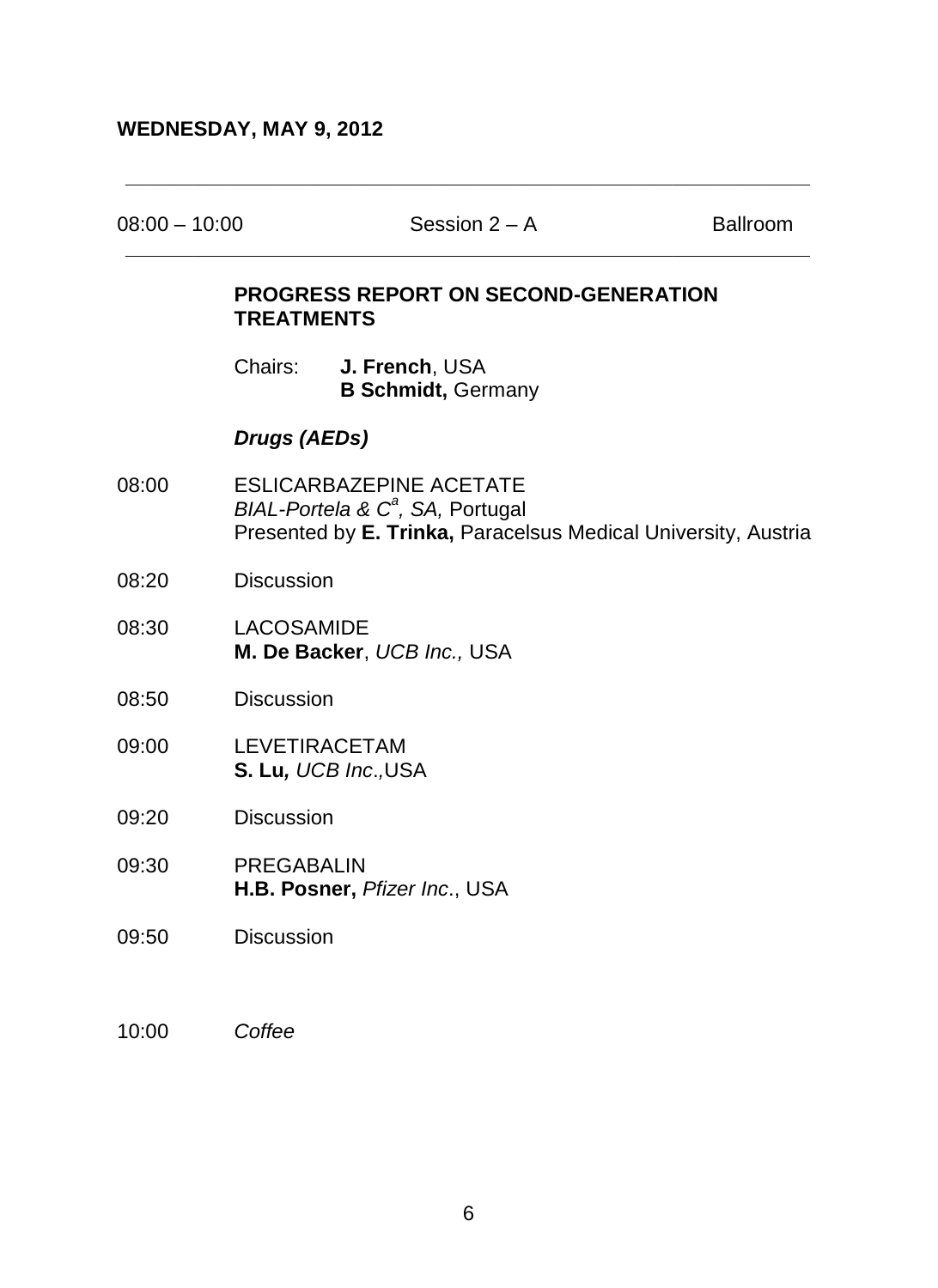| $10:30 - 12:30$ |                                                           | Session 2 - B                                                                                                           | Ballroom |
|-----------------|-----------------------------------------------------------|-------------------------------------------------------------------------------------------------------------------------|----------|
|                 | PROGRESS REPORT ON SECOND-GENERATION<br><b>TREATMENTS</b> |                                                                                                                         |          |
|                 | Chairs:                                                   | R.H. Levy, USA<br>T. Tomson, Sweden                                                                                     |          |
| 10:30           | <b>RETIGABINE</b><br>Center, USA                          | Presented by J.A. French, NYU Comprehensive Epilepsy                                                                    |          |
| 10:50           | <b>Discussion</b>                                         |                                                                                                                         |          |
| 11:00           | Biocodex, France                                          | STIRIPENTOL IS ACTIVE IN STATUS EPILEPTICUS MODEL<br>Presented by D.D. Mott, University of South Carolina, USA          |          |
| 11:20           | <b>Discussion</b>                                         |                                                                                                                         |          |
| 11:30           | Biocodex, France<br>Paris, France                         | STIRIPENTOL-CLOBAZAM COMBINATION -<br>RETROSPECTIVE ANALYSES<br>Presented by C. Chiron, Hopital Necker-Enfants Malades, |          |
| 11:50           | <b>Discussion</b>                                         |                                                                                                                         |          |
| 12:00           | <b>TOPIRAMATE</b><br>Development, USA                     | R. Twyman, Johnson & Johnson Pharmaceutical Research &                                                                  |          |
| 12:20           | <b>Discussion</b>                                         |                                                                                                                         |          |
| 12:30           | Lunch                                                     |                                                                                                                         |          |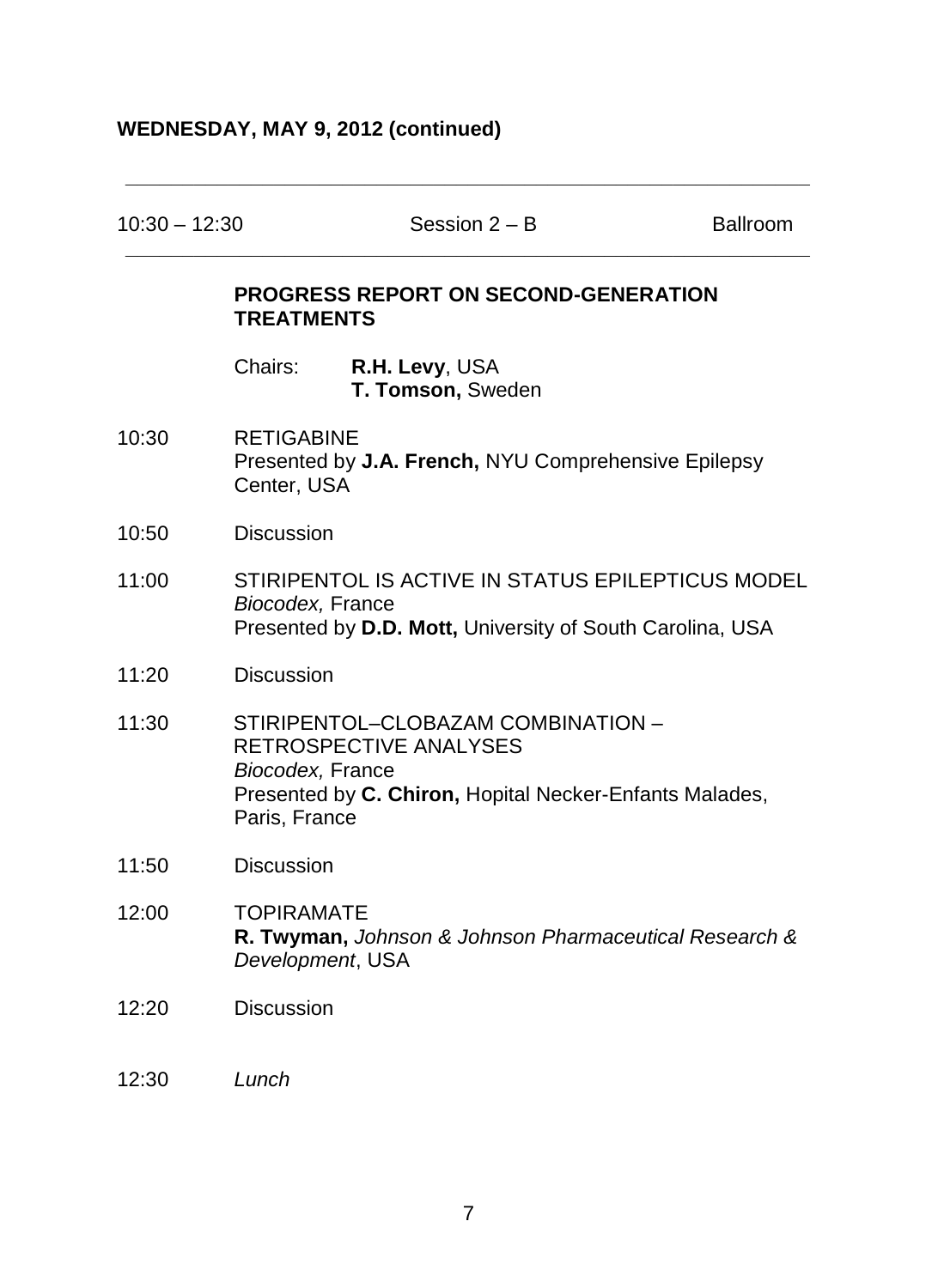$13:30 - 15:30$  Session  $2 - C$  Ballroom

**\_\_\_\_\_\_\_\_\_\_\_\_\_\_\_\_\_\_\_\_\_\_\_\_\_\_\_\_\_\_\_\_\_\_\_\_\_\_\_\_\_\_\_\_\_\_\_\_\_\_\_\_\_\_\_\_\_\_\_\_**

**\_\_\_\_\_\_\_\_\_\_\_\_\_\_\_\_\_\_\_\_\_\_\_\_\_\_\_\_\_\_\_\_\_\_\_\_\_\_\_\_\_\_\_\_\_\_\_\_\_\_\_\_\_\_\_\_\_\_\_\_**

## **PROGRESS REPORT ON SECOND-GENERATION TREATMENTS**

Chairs: **S.I. Johannessen**, Norway **E. Trinka,** Austria

#### *New Formulations*

- 13:30 USL255 A NEW ONCE DAILY TOPIRAMATE EXTENDED RELEASE (ER) FORMULATION *Upsher Smith Laboratories, Inc*., USA Presented by **M. Bialer,** The Hebrew University of Jerusalem, Israel
- 13:50 Discussion
- 14:00 OXCARBAZEPINE MODIFIED-RELEASE (MR) FORMULATION *Desitin Arzneimittel GmbH,* Germany Presented by **B. Schmidt,** Wittnau, Germany
- 14:20 Discussion
- 14:30 ORFIRIL LONG® COMPARED TO OTHER VALPROIC ACID ER FORMULATIONS IN GENERIC SUBSTITUTION *Desitin Arzneimittel GmbH,* Germany Presented by **M. Bialer,** The Hebrew University of Jerusalem, Israel
- 14:50 Discussion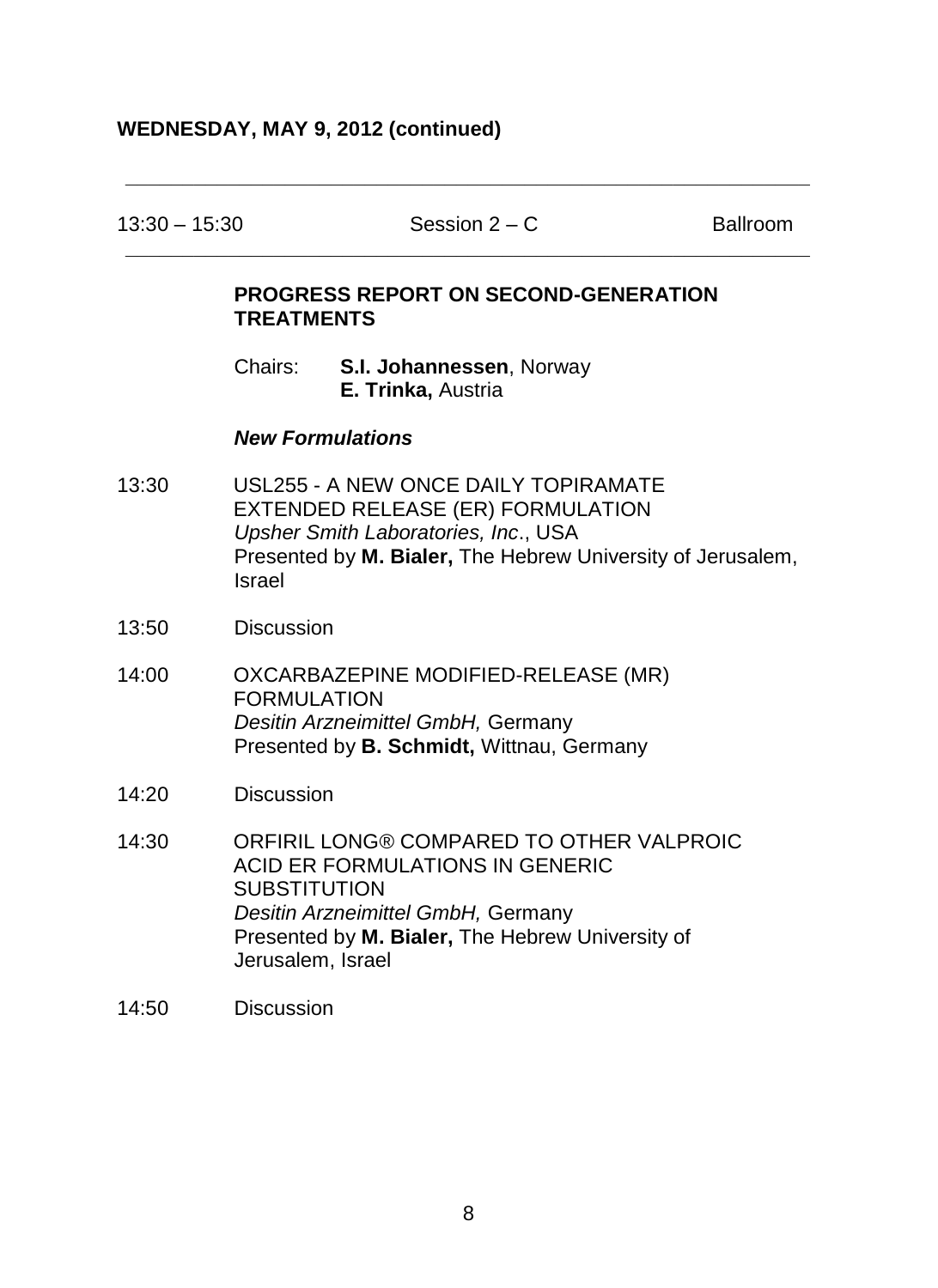## **WEDNESDAY, MAY 9, 2012 (continued)**

- 15:00 INNOVATIVE FORMULATIONS OF BENZODIAZEPINES FOR ACUTE TREAMENT OF **SEIZURES** Presented by **J. Cloyd,** University of Minnesota, USA
- 15:20 Discussion
- 15:30 *Coffee*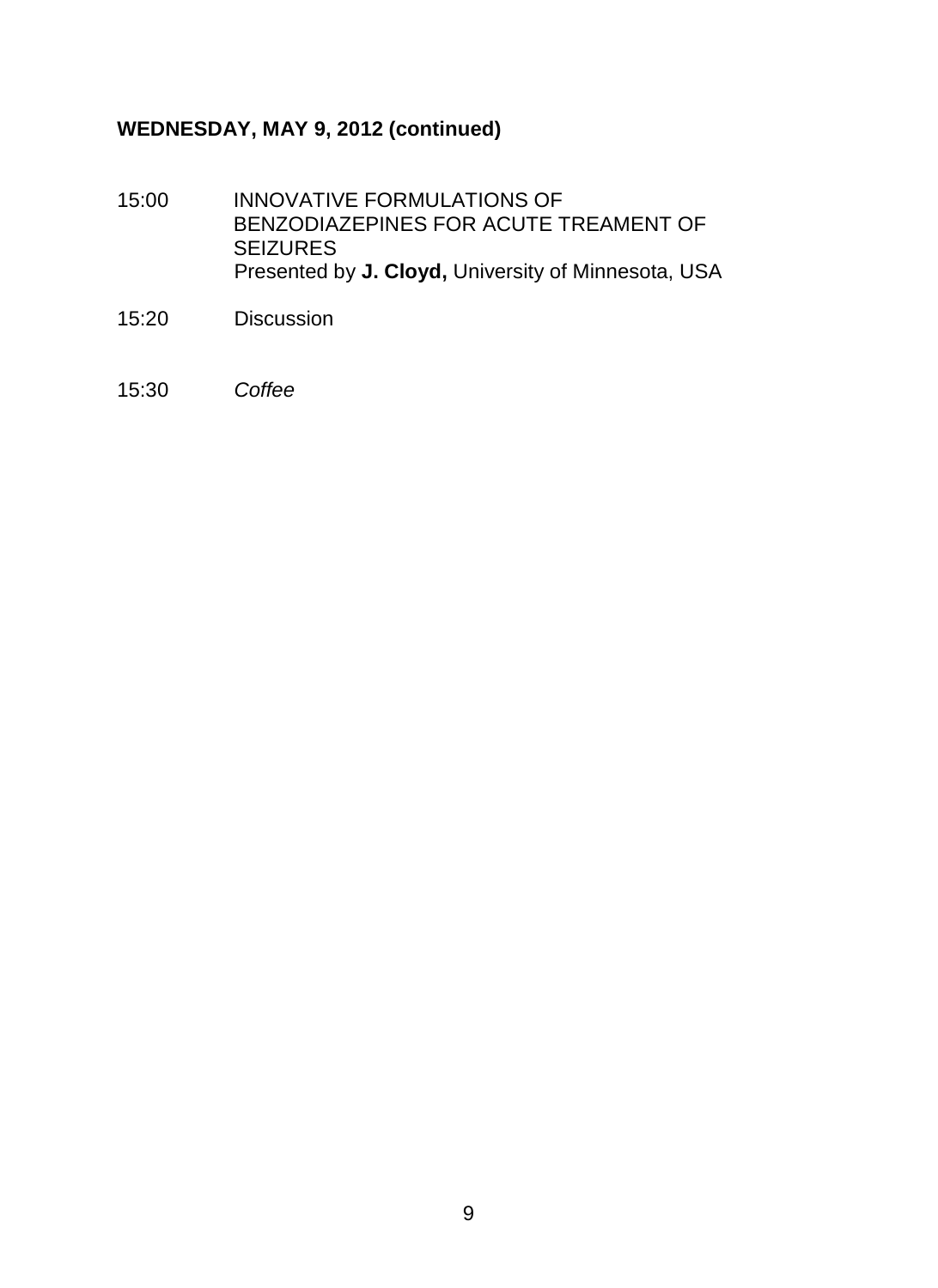08:15 – 12:45 Symposium II Ballroom

**\_\_\_\_\_\_\_\_\_\_\_\_\_\_\_\_\_\_\_\_\_\_\_\_\_\_\_\_\_\_\_\_\_\_\_\_\_\_\_\_\_\_\_\_\_\_\_\_\_\_\_\_\_\_\_\_\_\_\_\_**

**\_\_\_\_\_\_\_\_\_\_\_\_\_\_\_\_\_\_\_\_\_\_\_\_\_\_\_\_\_\_\_\_\_\_\_\_\_\_\_\_\_\_\_\_\_\_\_\_\_\_\_\_\_\_\_\_\_\_\_\_**

## **SECURING THE SUCCESSFUL DEVELOPMENT OF AN INVESTIGATIONAL ANTIEPILEPTIC DRUG IN THE CURRENT ENVIRONMENT**

Chairs**: R. Katz,** USA **R. Twyman,** USA

08:15 THE CHANGING LANDSCAPE FOR THERAPEUTIC DEVELOPMENT **R. Ranganthan,** Office of Translational Research, NIH**,** USA

#### 08:45 Discussion

- 09:00 NARROW OR BROAD SPECTRUM ANTICONVULSANT ACTIVITY: WHAT DO RESULTS IN ANIMAL SEIZURE AND EPILEPSY MODELS REALLY TELL US ABOUT EFFICACY SPECTRUM IN THE CLINIC? **H.S. White,** USA
- 09:20 Discussion
- 09:30 IS KNOWLEDGE OF MECHANISMS OF ACTION AN IMPORTANT CONSIDERATION FOR ADVANCING AN INVESTIGATIONAL NEW DRUG? **W. Löscher,** Germany
- 09:50 Discussion
- 10:00 ARE WE ANY CLOSER TO UNDERSTANDING THE PATHOPHYSIOLOGY OF REFRACTORY FOCAL (PARTIAL) ONSET EPILEPSY? HOW WILL THIS KNOWLEDGE CONTRIBUTE TO THE DEVELOPMENT OF MORE EFFECTIVE THERAPIES? **H. Potschka,** Germany
- 10:20 Discussion
- 10:30 *Coffee*